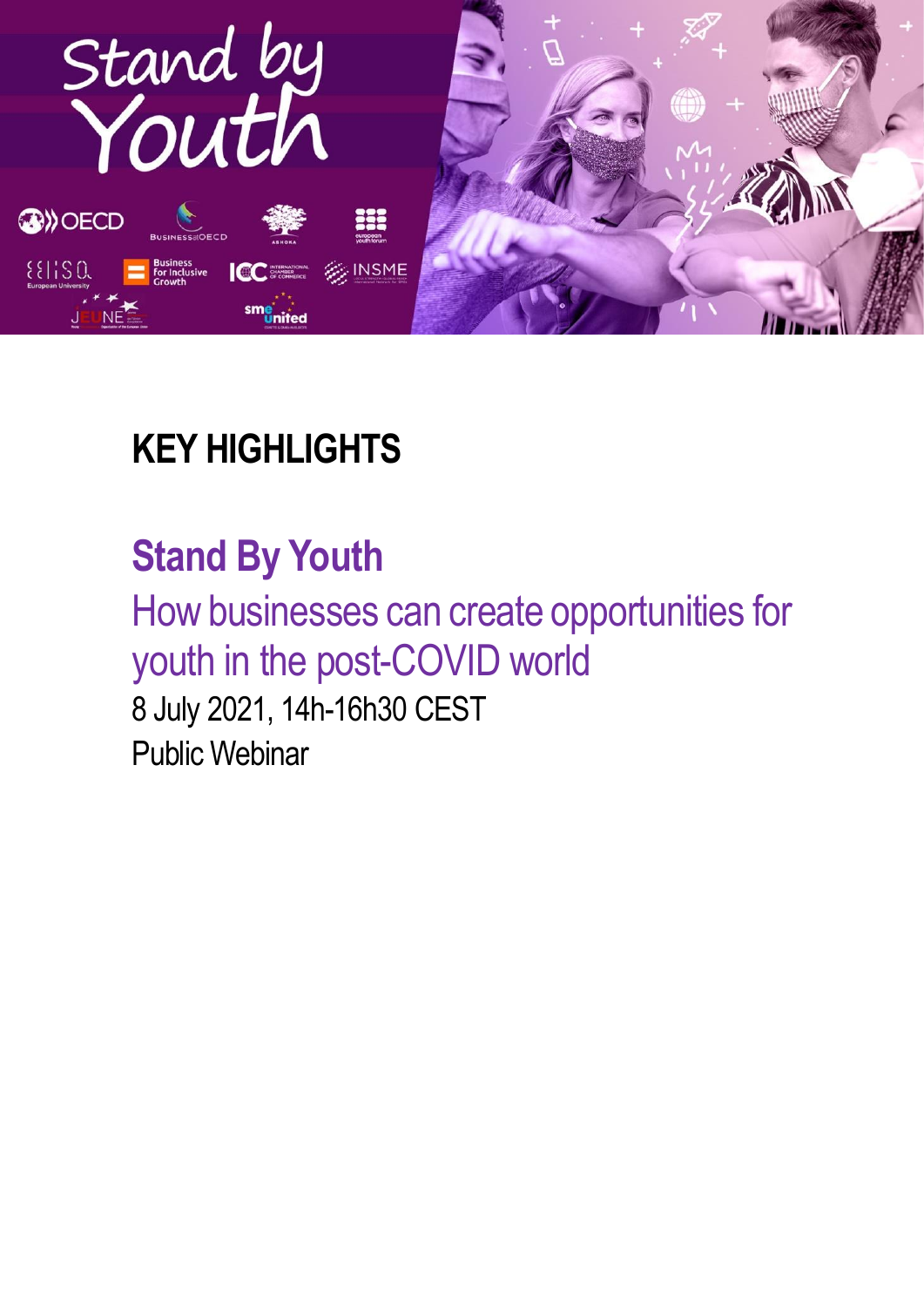#### **Summary**

The [Stand By Youth](https://www.oecd.org/cfe/standbyyouth.htm) launch event of 8 July 2021 was organised by the OECD Centre for Entrepreneurship, [SMEs, Regions and Cities](https://www.oecd.org/cfe/) together with *[Business at OECD](https://biac.org/)* (BIAC); [SMEunited;](https://www.smeunited.eu/) [International Network for](https://www.insme.org/)  [SMEs \(INSME\);](https://www.insme.org/) [International Chamber of Commerce \(ICC\);](https://iccwbo.org/) [Ashoka Global,](http://www.ashoka.org/) [JEUNE Europe,](https://jeune-europe.org/) [Business for](https://www.b4ig.org/)  [Inclusive Growth \(B4IG\),](https://www.b4ig.org/) [European Youth Forum;](https://www.youthforum.org/) and [European Engineering Learning Innovation and](https://eelisa.eu/)  [Science Alliance \(EELISA\).](https://eelisa.eu/) The event consisted of three-panel discussions that:

- examined the pandemic's impact on youth;
- shared companies' success stories of ongoing actions to provide opportunities for young people; and
- discussed how to address the challenges facing youth in the future.

The event opened with remarks from Ms Muriel Pénicaud, Ambassador and Permanent Representative of France to the OECD, and Ms Lamia Kamal-Chaoui, Director of the OECD Centre for Entrepreneurship, SMEs, Regions and Cities (CFE), and concluded in a [call to action](https://www.oecd.org/cfe/SBY-Call-Action.pdf) to encourage all businesses to create opportunities for young people, particularly vulnerable ones. The event hosted more than 20 top-level speakers from large and small companies, global institutions, and youth organisations, and was attended by 217 participants from 39 countries.

#### **Opening remarks**

**Ms Lamia Kamal-Chaoui,** Director of the OECD Centre for Entrepreneurship, SMEs, Regions and Cities (CFE) mentioned how the pandemic has become a crisis of opportunity for young people, and highlighted the importance of companies mobilizing now to support the youth through more job openings, internship opportunities, mentoring programmes and support for entrepreneurship, among other actions.

**Ms Muriel Pénicaud,** Ambassador and Permanent Representative of France to the OECD pointed out how the pandemic has created an emergency for young people with limited access to the labour market and low wage, insecure employment. The latest data indicates the immense social and human cost of this crisis, with one in ten young people today neither in employment nor in education. Ambassador Pénicaud emphasized the importance of initiatives such as Stand By Youth in strengthening the relationship between young people and businesses, a bond that will be vital if we are to create a sustainable future.

#### **Session 1: The pandemic's impact on youth**

The session was moderated by Ms Camille Putois, CEO, [Business For Inclusive Growth \(B4IG\).](https://www.b4ig.org/) In her intervention, Ms Putois highlighted all businesses should have an interest in supporting young people. Many companies have this issue at the forefront of their agendas and are already developing initiatives to support young people. While new initiatives are important, we should also consider how to scale existing efforts to have a greater impact in the current crisis. Ms Putois pointed out three key topics (currently being worked on by [B4IG\)](https://www.b4ig.org/) for businesses to consider for their new initiatives or for scaling up their efforts: 1) how to support the most vulnerable young people, 2) how to manage the transition from school to work, and 3) training and skills development programmes for young people.

Key highlights of the session include: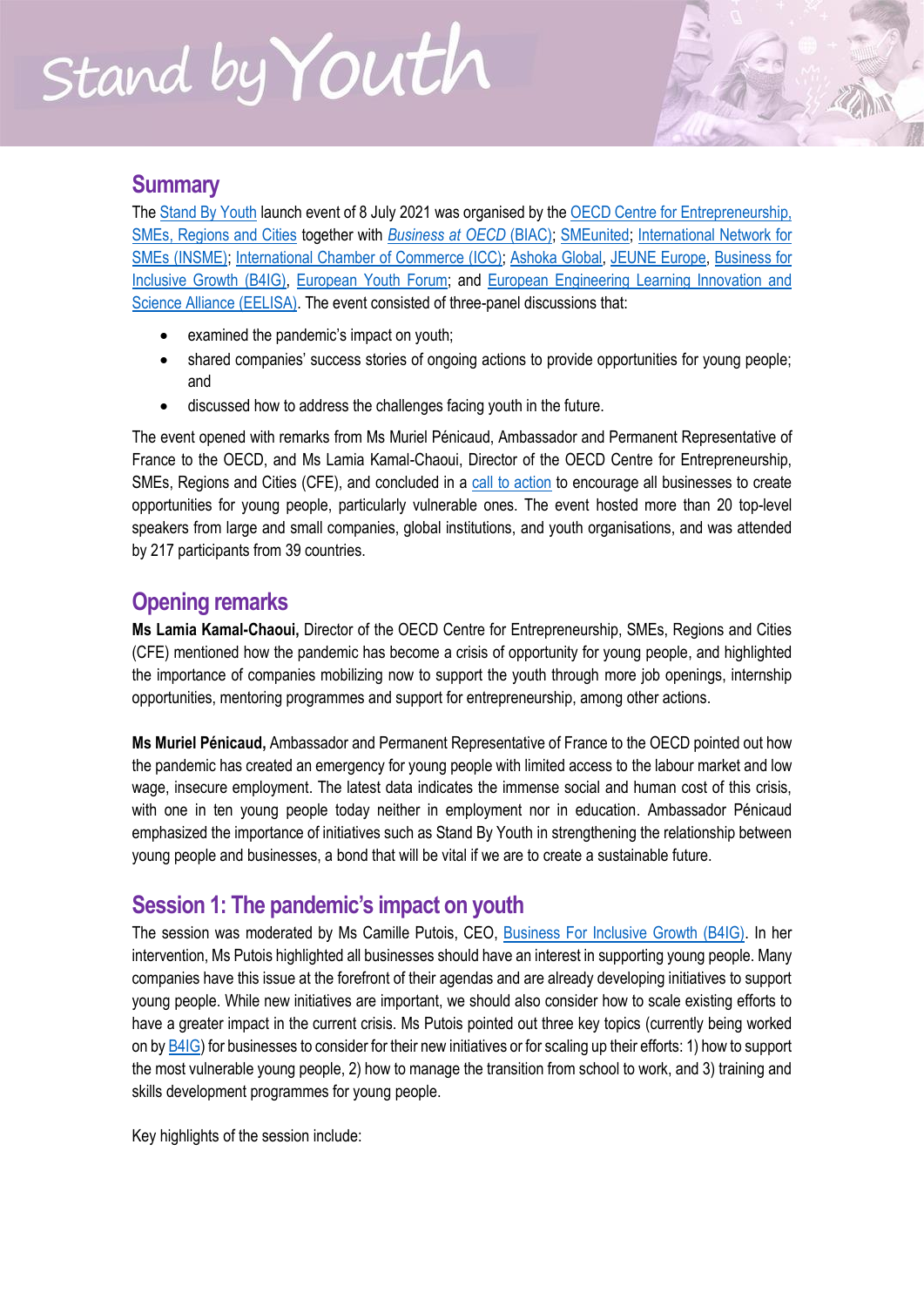- **Double the difference** was the main message from Joseph Elborn, Secretary-General of the [European Youth Forum.](https://www.youthforum.org/) He stressed how despite a consensus that young people have been hit disproportionately by the pandemic, less than 1% of the EU resilience funds are being driven to support young people get through the crisis. Drawing on a recent report of the European Youth Forum, *["The social, economic and mental health impact of COVID](https://www.youthforum.org/sites/default/files/publication-pdfs/European%20Youth%20Forum%20Report%20v1.2.pdf)-19 on young people in Europe"*, he described how hope is fading for young people as the mismatch between rhetoric and reality is producing a notable decrease in young people's well-being. He called for immediate action and encouraged companies (large, medium and small) to double the number of graduates in their intakes, double the number of apprenticeships, and double programmes to support young people become the leaders of tomorrow.
- **Young entrepreneurs need support from other businesses as well as government** to survive during the pandemic, suggested Carlos Sentís, CEO of the [World Innovation Alliance.](https://www.wia.world/) He pointed out that young business owners have lost revenue, clients and contracts, while bearing the same operating costs as before the pandemic, which led to businesses closing their operations or sustaining losses for more than one year. He highlighted the importance of building connections and networks with other companies, organisations, and individuals to help businesses and connect with new customers, investors, suppliers and employees, paving their way to growth and recovery.
- According to Herman Nijns, CEO of [Randstad Group Belgium and](https://www.randstad.be/en/about-us/news/randstad-group-belgium-strengthens-management-team/) Luxembourg, **the pandemic accelerated three important trends related to employment opportunities.** The first trend is **digitization and remote working**, which could provide young people with an edge in recruitment rounds due to the ease with which they can handle new digital devices and tools. The second trend is the **increase in structural mismatch and talent scarcity**, which is another opportunity for young people since companies face this scarcity constantly and are starting to recruit younger workers without experience, building a more inclusive labour market. The final trend is **upscaling and re-skilling** to gain new and valuable skills for the labour market. Young people can benefit greatly from the tools and training available online, many of which are free, to develop these skills.
- **Mentoring initiatives can open up new opportunities**, was the message from Jesús Gómez, Market Development and Product Portfolio Director of [Daimler.](https://www.daimler.com/company/north-america/daimler-trucks-mexico.html) Daimler's programme 'Leaders in movement' connects disadvantaged young people with business leaders, who mentor them to boost their aspirations, skills and opportunities – providing practical support prepare their CVs as well as advice and training to set up their future careers.
- **Isolation is the most pressing issue for young students**, indicated Paul Hannigan, Board member of European Association of Institutions in Higher Education [\(EURASHE\)](https://www.eurashe.eu/) and President of [Letterkenny Institute of Technology,](https://www.lyit.ie/) as it caused the students difficulties in engaging with the materials, in concentrating during lectures, and in developing a network with their classmates and teachers. This happens because students moved from their natural peer group and social circle back to their homes and bedrooms, restricting social interaction. Paul stressed this a difficult situation but encouraged educational institutions to support their students by putting academic and student services online to easily access these resources when needed and look forward to the future.

#### **Session 2: Corporate initiatives to support youth in the pandemic**

The session was introduced by Ms Hanni Rosenbaum, Executive Director, *[Business at OECD](https://biac.org/)* (BIAC). Ms Rosenbaum suggested that giving young people a chance to get through the COVID crisis should be a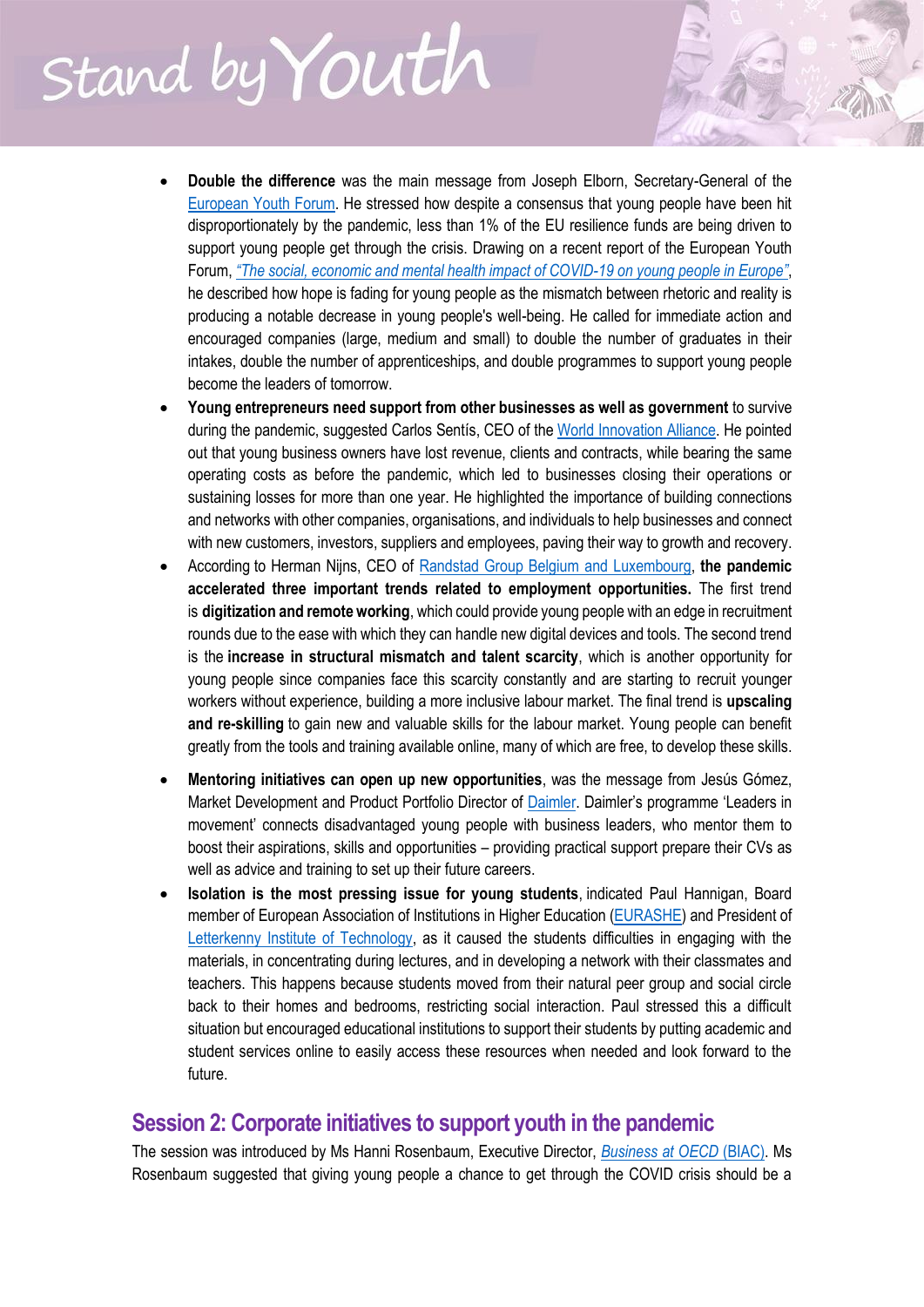priority for all businesses. She highlighted how many organisations and companies have taken bold action to help young people in these difficult times by creating initiatives that support them and give them hope. In fact, Business at OECD identified this issue early on, and launched the ["Business For Youth"](https://eur02.safelinks.protection.outlook.com/?url=https%3A%2F%2Fbiac.org%2F%3Fpage_id%3D24522&data=04%7C01%7Cdaniel.bayram%40oecd.org%7C75fe27e3fe764de39fff08d951e90324%7Cac41c7d41f61460db0f4fc925a2b471c%7C0%7C0%7C637630883489595803%7CUnknown%7CTWFpbGZsb3d8eyJWIjoiMC4wLjAwMDAiLCJQIjoiV2luMzIiLCJBTiI6Ik1haWwiLCJXVCI6Mn0%3D%7C1000&sdata=3zRJfmbvy7a%2BpCAm%2FGwML%2BceodWP5%2B0V1kiUwvolK94%3D&reserved=0) campaign to share concrete initiatives that BIAC member organisations have undertaken to help young people enter the labour market. She also stressed that it is important to recognise that not all companies have the same capabilities, but also that all efforts count and inspire others to join the cause of supporting young people. Finally, Ms Rosenbaum pointed out that while commitment is needed from companies to take action now, a longer-term vision is necessary to tackle the challenges facing young people. Cooperation is essential to successfully address the challenges that young people are facing.

Key highlights of the session include:

- **Every company, big or small, can provide one more opportunity to youngsters and make a difference.** This was the idea behind the [Global Alliance for YOUth](https://www.globalallianceforyouth.org/) shared by Laurent Freixe, Chairman of the GAN (Global Apprenticeship Network) and Chairman of the Global Alliance for YOUth and CEO Zone Americas, Nestlé. This initiative started as part of the corporate response to the unemployment peak generated by the 2008 crisis, where one of every four young Europeans was unemployed. Nestlé realized that to help the youth; they could contribute with more jobs, internships or apprenticeships opportunities to overcome the crisis. In the next three years after its launch, the initiative reached 20,000 young people across all Europe. However, more could be achieved if, instead of acting as a single company they could encourage their supply chains and business partners to mobilize and multiply the impact. This approach enabled the initiative to reach 100,000 young people impacted in the following years.
- IBM **realized** that technological changes had the potential to exacerbate inequalities and leave behind disadvantaged groups, according to Joel Mangan, Executive Director P-Tech Corporate Social Responsibility at IBM. The [programme 'P](https://www.ibm.org/initiatives/p-tech)-Tech' founded to **integrate three central pillars in human and workforce development that usually work separately in many countries: the secondary education system, the post-secondary education system and industry.** This innovative model allows students to graduate with a post-secondary qualification aligned to industry needs, get an internship, mentoring and workplace learning. The programme has successfully prepared young people for the AI-driven economy in the last ten years by partnering with 260 schools in 28 countries, supporting 150.000 students and working together with 600 companies.
- Supporting young people to succeed is not just for big companies with big budgets emphasized Marit Wetterhus, CEO and Founder of [Capassa AS,](https://www.capassa.com/) a small fintech company in Norway. **SMEs can also contribute to this goal and offer excellent working experiences for young people starting their careers.** After an excellent experience with their first intern, Capassa AS decided to hire four new interns this year, providing real paid work experience with the opportunity to face business challenges and deal with real problems that allow them to develop a set of skills that will benefit their careers. SMEs are vital to helping young people overcome this crisis, and opening up opportunities for their development is an investment that will pay off for both young people and businesses.
- Gilles Vermot Desroches, Senior Vice President, Corporate Citizenship and Institutional Affairs at Schneider Electric, mentioned that **one in six young people stopped working due to the COVID-19 crisis and the 300 million adults that are not in employment, education or training (NEET) should be a global concern at the level of other pressing challenges such as climate change.** Schneider Electric's [Tomorrow Rising Fund](https://www.se.com/ww/en/about-us/newsroom/news/press-releases/following-emergency-pandemic-response-the-tomorrow-rising-fund-by-the-schneider-electric-foundation-focuses-support-on-recovery-and-resiliency-5ef4c3b48c5665553339c563) supports young people in getting back to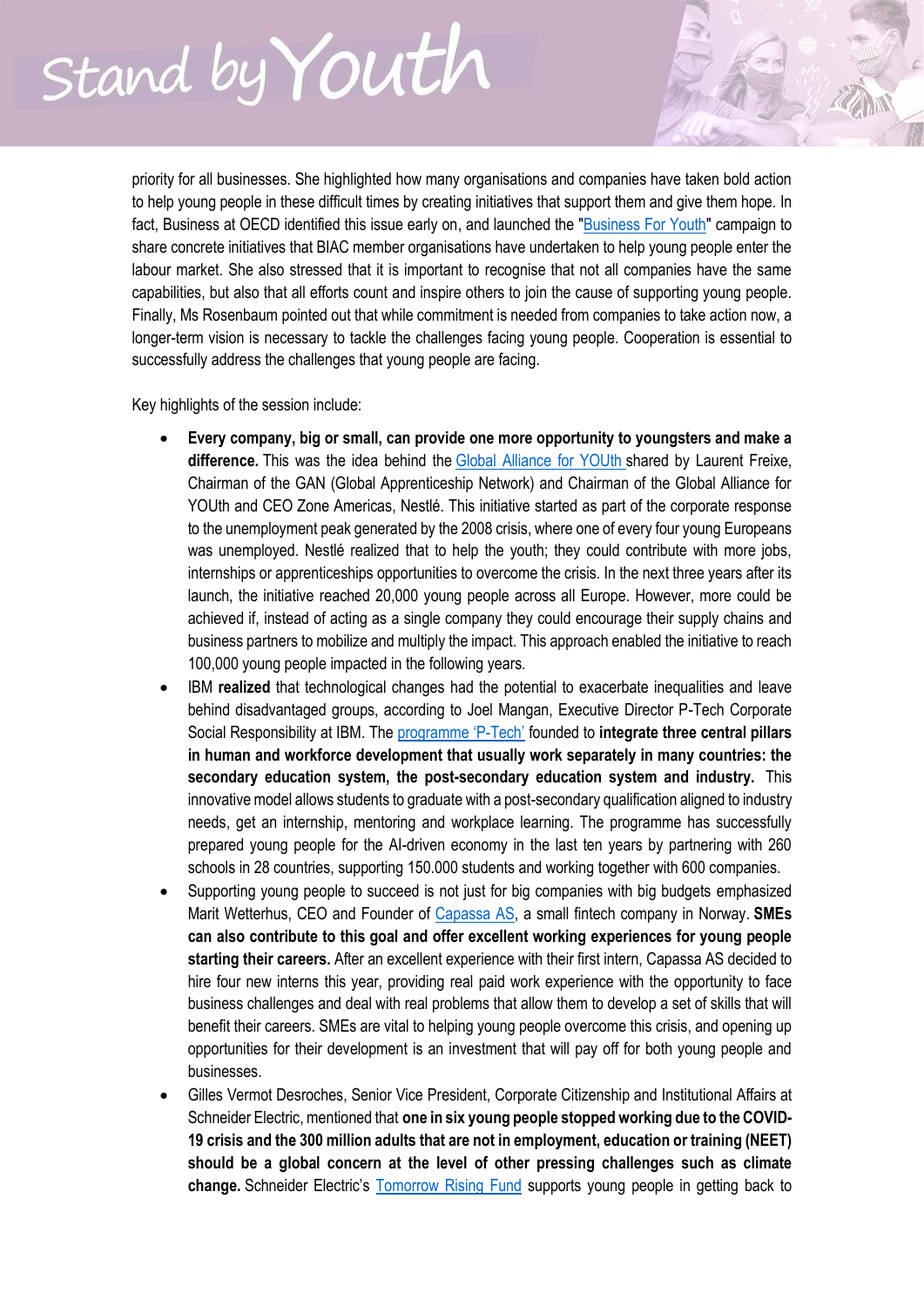schools, especially in developing countries, to receive a better education and experience to obtain the skills that will allow them to get into jobs later, become innovators, and tackle the challenges of the 21st century. The message here is clear: investing in the youth is investing in the future of the world.

- Companies can develop strong partnerships with educational institutions and SMEs to maximize impact, as demonstrated by the approach presented by Javier Rogla, Executive Vice-President and Santander Universities Global Head – [Universia](https://www.santander.com/en/our-approach/inclusive-and-sustainable-growth/support-for-higher-education/universia) CEO at Santander Group. Santander has been supporting higher education for 25 years through a novel model leveraged in a network of 1.000 university partners and focusing on three priorities: **scholarships, supporting entrepreneurs and fostering employability of young people.** This approach allows young people to access higher education programmes (150.000 scholarships were granted last year), develop key soft skills that entrepreneurship brings (30.000 entrepreneurs impacted in 2020), and secure jobs in partner SMEs in the US, Europe, Latin America.
- **The COVID-19 crisis has left many talented young people outside education, employment and training**, highlighting the importance of taking action for disadvantaged young people. This was underlined by Sophie Furtak, Inclusion and Diversity Program Manager a[t AXA,](https://www.axa.fr/) who partnered with four other companies to **launch a pilot programme during the pandemic** to provide training programmes and six-month apprenticeships opportunities for 25 young people to develop the necessary skills for work life. In addition, this programme carries a message of hope to young people in disadvantaged areas of the city, to reassure them that even if they are not employed, in education or training, they are valuable and can still contribute and develop the career they desire.

#### **Session 3: Towards a new model for youth opportunities in businesses**

The session was introduced by Mr John Denton, Secretary General, International Chamber of Commerce [\(ICC\).](https://iccwbo.org/) In his remarks, Mr Denton highlighted how supporting the next generation is also contributing to sustainable development. This is why the International Chamber of Commerce launched the initiative "ICC [Centre of Entrepreneurship"](https://eur02.safelinks.protection.outlook.com/?url=https%3A%2F%2Ficcwbo.org%2Fresources-for-business%2Fsmall-and-medium-sized-enterprises-smes%2Ficc-centre-for-entrepreneurship%2F&data=04%7C01%7Cdaniel.bayram%40oecd.org%7C75fe27e3fe764de39fff08d951e90324%7Cac41c7d41f61460db0f4fc925a2b471c%7C0%7C0%7C637630883489605800%7CUnknown%7CTWFpbGZsb3d8eyJWIjoiMC4wLjAwMDAiLCJQIjoiV2luMzIiLCJBTiI6Ik1haWwiLCJXVCI6Mn0%3D%7C1000&sdata=%2Bh66Y%2BG6AaY8p2%2Ba7YGYkzlelAQeKzwHnucoTrp1VkA%3D&reserved=0), engaging and helping the next generation with proposals that are relevant to them and contribute to addressing the structural challenges facing emerging and developing markets. He also mentioned that listening to the opinions and views of the world's youth is fundamental to creating new models that involve them and engage them more with the solutions proposed by businesses and organisations interested in supporting them.

Key highlights of the session include:

 **New models for youth opportunities in the private sector require businesses to increase their engagement with young people** and appreciate how sensitive the youth labour market is to crisis and economic shocks, taking care to avoid prejudice against **young** people with gaps in their CV or periods of unemployment. João Cardoso, a member of th[e OECD Youthwise,](https://www.oecd.org/about/civil-society/youth/youthwise/) proposed that to bridge the gap between the youth and businesses, the latter could include young people in their advisory boards to help top management in decision-making regarding youth issues. In addition, internships and a hands-on approach where young people can interact with employers can improve their understanding of possible career paths and opportunities. Finally, networking and online training remain an excellent way to connect both parties and initiate an exchange on which to build for the future.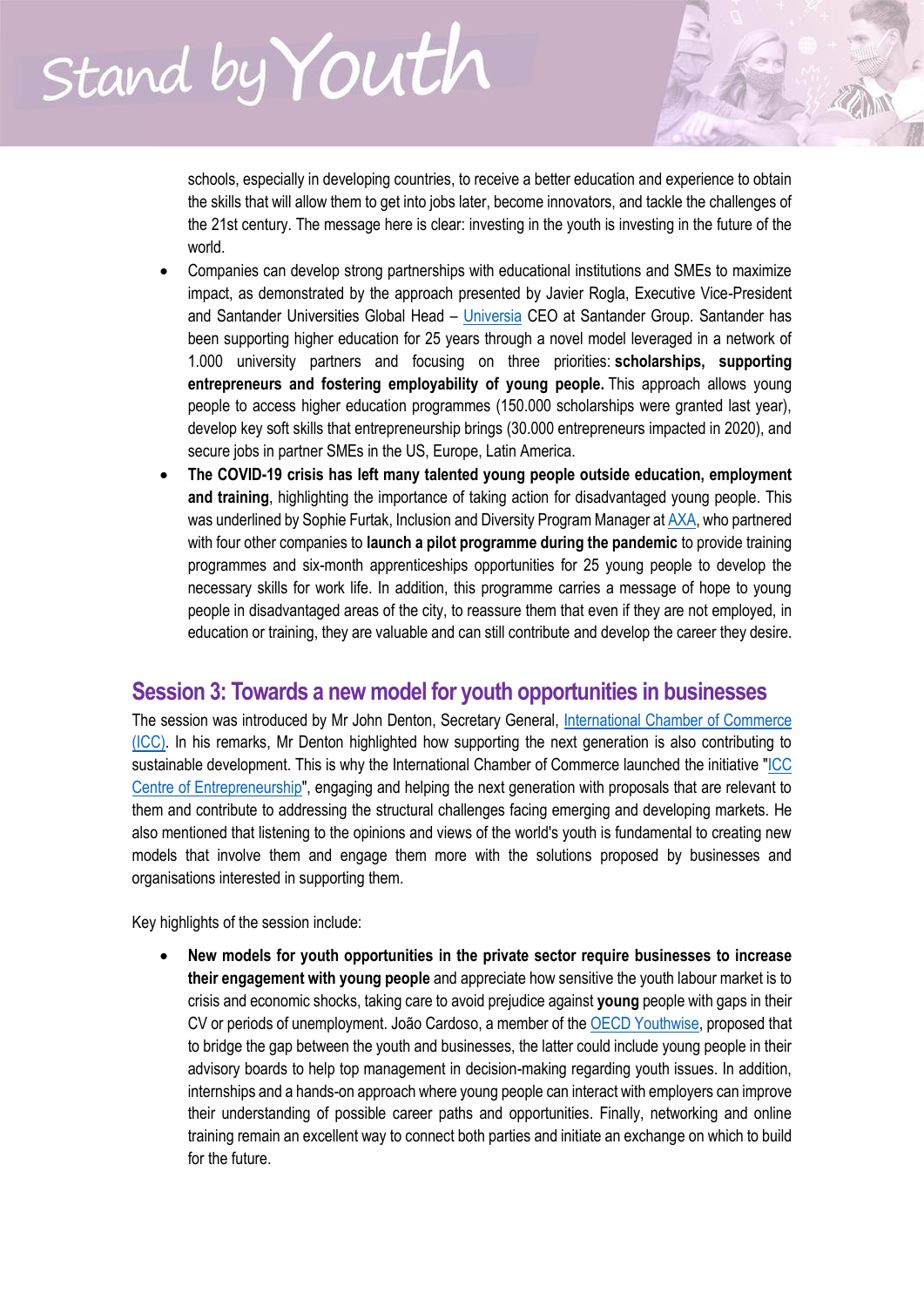- **Empowering and engaging young people is imperative for them to speak up, get connected, act to transform the systems and build new models for the future according to their vision.**  This is what Bayer Crop Science is doing in the field of agriculture through the [Youth Ag Summit,](https://www.cropscience.bayer.com/who-we-are/events/youth-ag-summit) as presented by Nele Herrmann Valente, Global Lead NextGen Ag Networks, Strategy and Stakeholder Affairs. Their initiate invites young people from all over the world to submit their ideas on how to feed a hungry planet and the 100 best candidates are selected as delegates for an event where they exchange ideas, debate, and deepen their knowledge. Additionally, a 10-week idea incubation programme is offered to them to refine their projects, receive mentoring and peer-topeer review, while running through an upskilling programme including modules on entrepreneurial issues, critical thinking, financing and other relevant subjects. These experiences empower the youth representatives and allow them to return to their home countries equipped with new knowledge and skills to create real-life impact in their communities.
- **Leadership is key to navigate the future of work post COVID, and developing that leadership in young people is crucial for building successful careers.** [CEO for One Month](https://www.adeccogroup.com/ceoforonemonth/) is one of multiple Adecco Group's programmes targeting the youth to inspire **innovation and develop leadership skills in the next generation.** Bettina Schaller, President of World Employment Confederation and SVP Head Group Public Affairs at The Adecco Group, explained that this initiative gives youngsters the opportunity to gain real-world experience with world-class leaders, share with other employees, learn from them, have practical insights and gain skills that will help them in their future careers.
- SMEs can be flexible, and experiment with different ways of engaging and supporting youth. This was the case for [ELAN GmbH,](https://www.elan-gmbh.de/) an electrical company from Germany that **focused on solving problems for youth and with young people.** Marcia Sander, the Managing Director of this 85 employee company, mentioned that they offer their young employees **a flexible scheme that allows them to try out different business areas to understand which career path they want to develop.** At the same time, she highlighted that the project managers and training supervisors offer individual support to their young staff to give them the necessary guidance during this process. The relationship between young people and business needed to be closer and start at an early stage so that young people enter the world of work with confidence and enthusiasm.
- In a fast-changing context, co-creating large-scale social change is fundamental to solving the world's most pressing issues and building new models for a better future. William Drayton, CEO and Chair of [Ashoka Global](http://www.ashoka.org/), pointed out the world's deep need for changemakers focused on tackling today's challenges through groundbreaking analysis and thought leadership. Mr. Drayton suggested that **all young people should develop change-making skills,** as these will be valuable for the labour market and fundamental key to generating the world's future leaders.

#### **Closing remarks and next steps**

**Ms Lamia Kamal-Chaoui,** Director of the OECD Centre for Entrepreneurship, SMEs, Regions and Cities (CFE), recapped how the panel discussions exposed the extreme challenges young people face in starting their work life and how the pandemic has put their future on hold. The first panel discussion had shown that hope of young people is fading as they face barriers to access job opportunities and support for entrepreneurship, but also that there are huge opportunities to be seized if young people are able to adapt to the rapid changes of the labour market. The second panel showcased the important actions that some companies have taken to support young people to adapt and overcome the crisis through job openings,